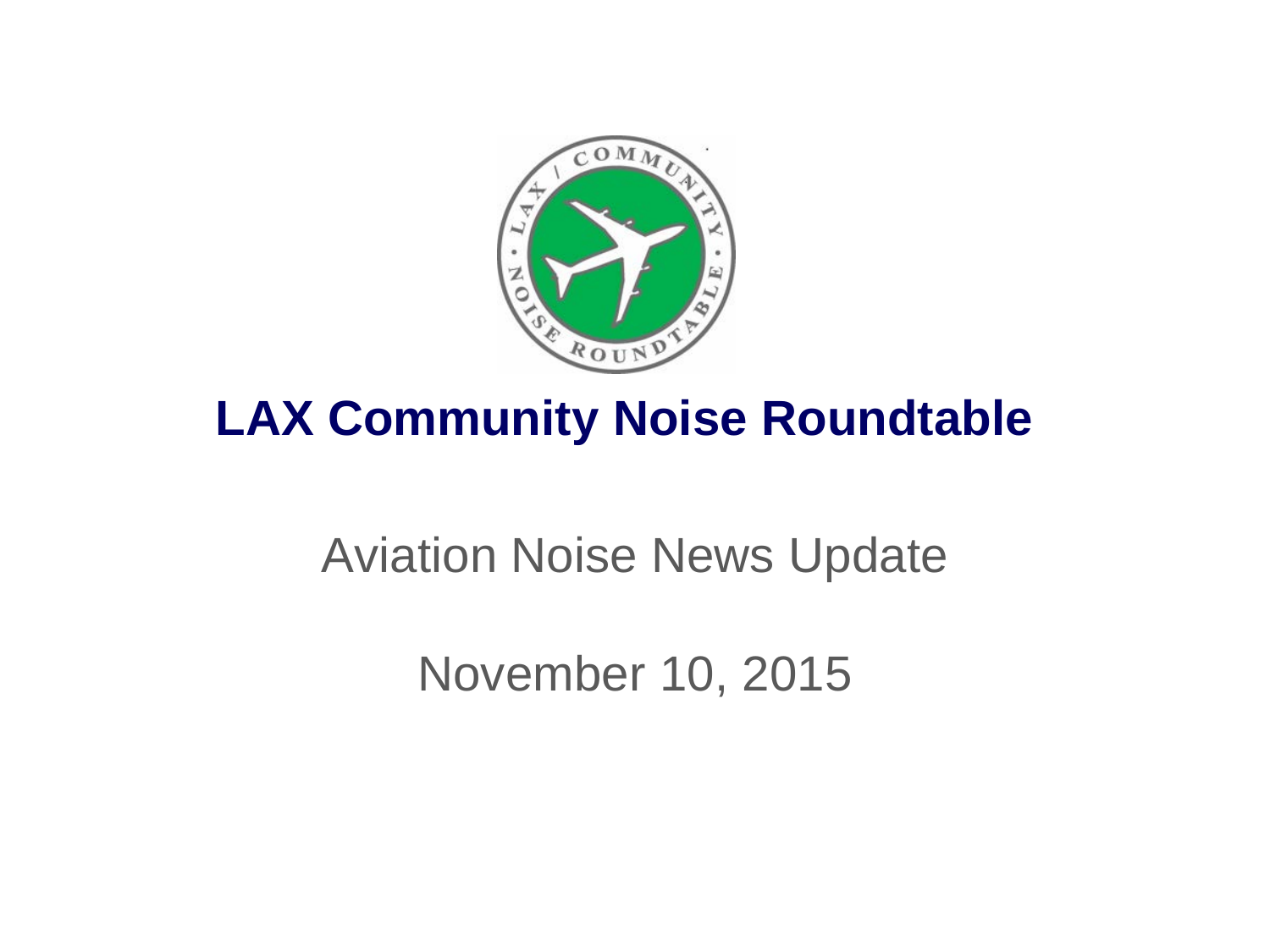

- **A six-month extension of the bill funding the FAA was approved by the Senate and the House only days before the bill was set to expire**
- **The six-month extension should prevent any interruptions to AIP grant funding**
- **The extension of the current bill, which was approved in 2012, was expected due to the fact that Republicans have not introduced their version of the next FAA reauthorization bill**
- **AAAE and ACI-NA support increasing the passenger facility charge (PFC) cap to \$8.50 from \$4.50 in the next FAA reauthorization bill**
- **The proposed increase to the PFC cap is tied up in negotiations**
- **Lawmakers are discussing several ideas that could affect how the aviation industry is funded including a proposal that would privatize some aspects of air traffic control**

(https://www.airportrevenuenews.com/congress-approves-6-month-extension-on-faa-bill/)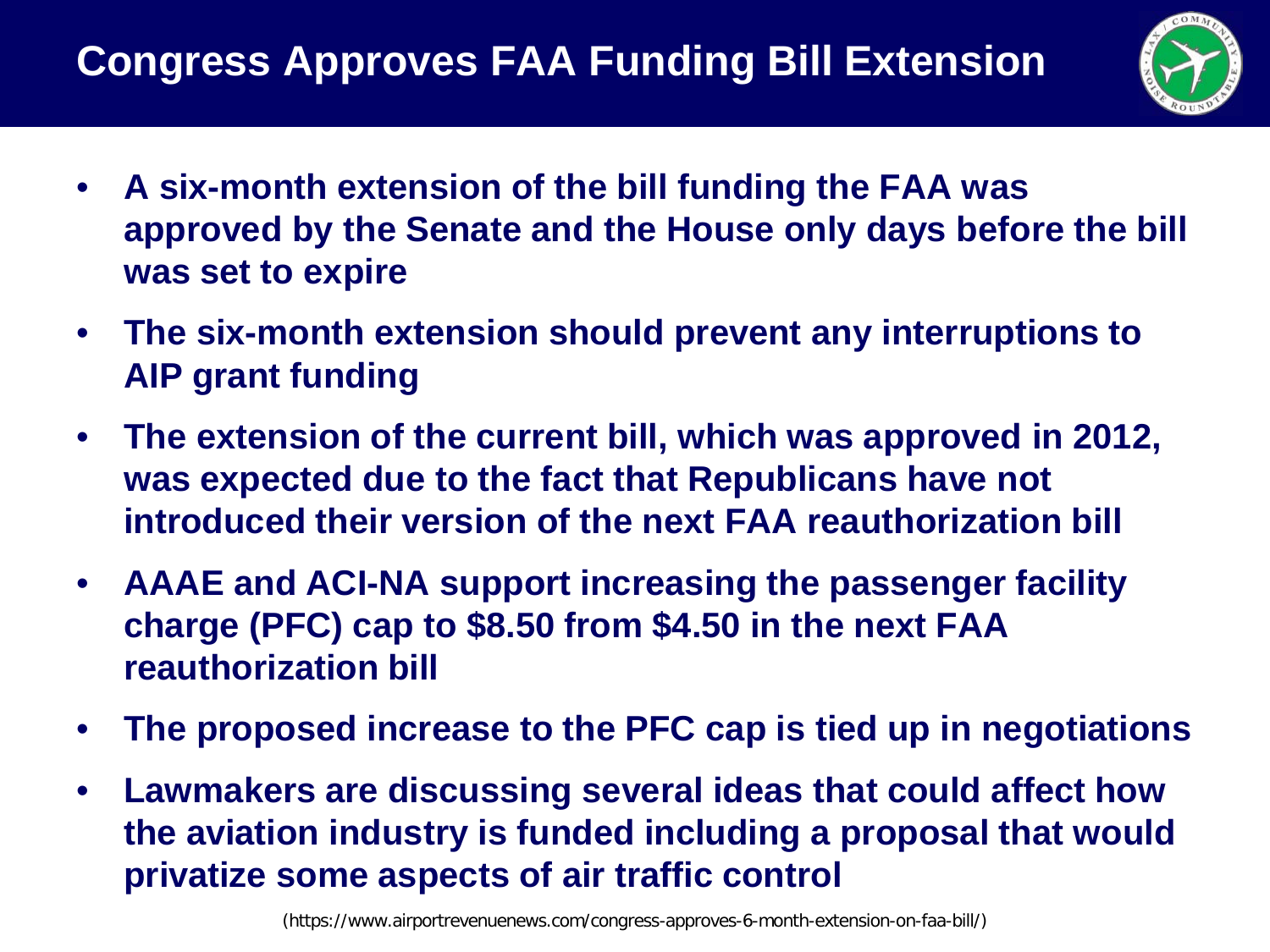## **Pratt & Whitney PurePower Geared Turbofan Engine**

- 
- **Pratt & Whitney's new PurePower Geared Turbofan aircraft engines are scheduled to enter commercial service before the end of 2015**
- **PurePower Geared Turbofan aircraft engines burn 16 percent less fuel than other jet engines, have fewer parts (which makes them more reliable) and they generate less noise**
- **It took 30 years and an investment of \$10 Billion to develop the PurePower Geared Turbofan aircraft engine**
- **Almost half of Airbus A320neo aircraft and all new narrow-body aircraft from Bombardier, Embraer, and Mitsubishi will feature the engine**



Source: Eva O'Leary for Bloomberg Businessweek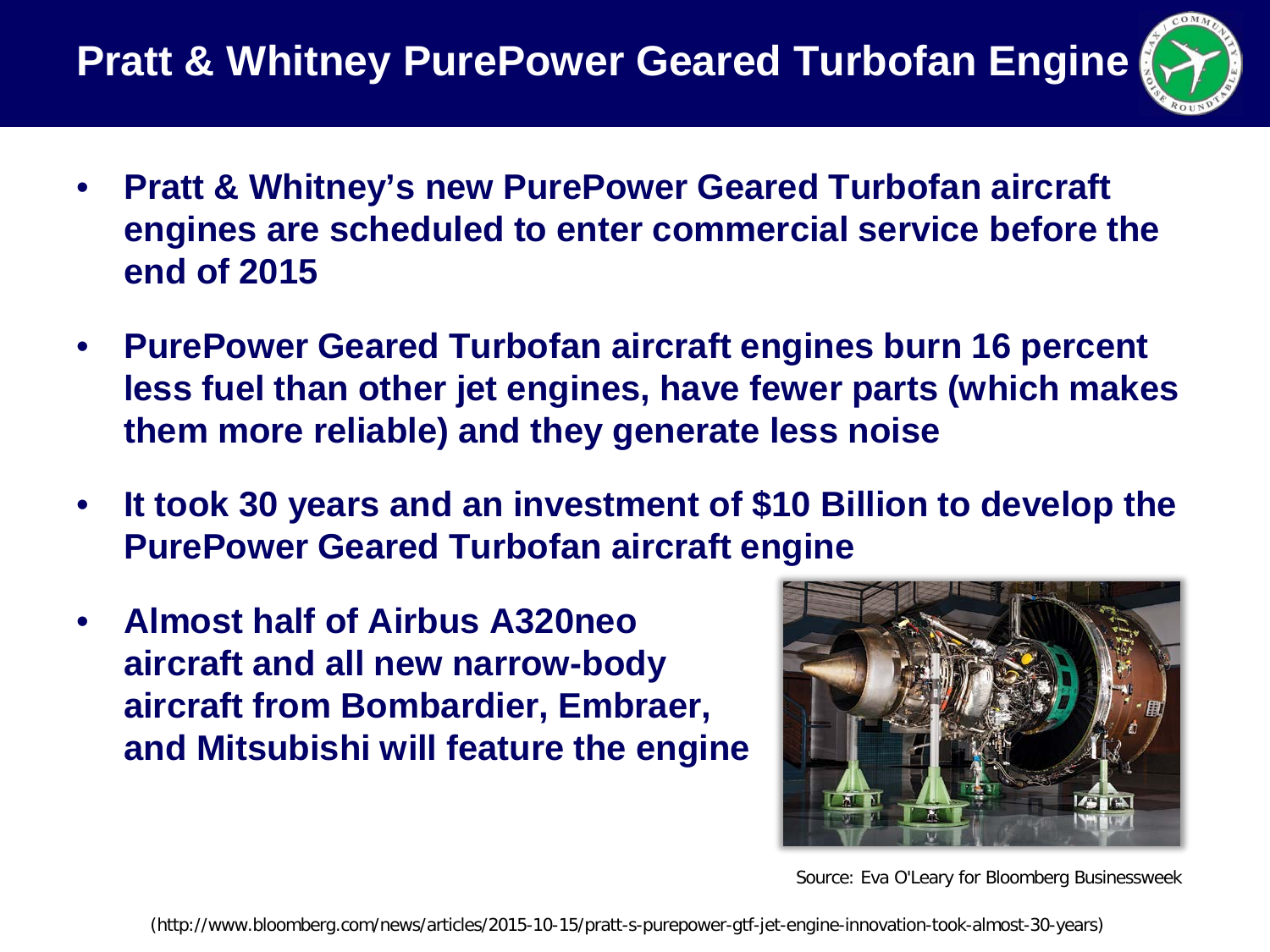### **Study Evaluates Correlation Between Aircraft Noise Exposure and Cardiovascular Disease**

- 
- **The first ecological study investigating the relationship between exposure to aircraft noise and mortality from cardiovascular disease, coronary heart disease, and myocardial infarction**
- **The study area included 161 communes in France (with a population of 1.9 million people) in the vicinity of Paris-Charles de Gaulle, Lyon-Saint-Exupéry, and Toulouse-Blagnac airports**
- **Positive associations between weighted average exposure to aircraft noise and mortality from the diseases listed above even when controlling for socioeconomic status, demographic factors (such as age and gender of the inhabitants), and lung cancer mortality (used as a proxy for smoking)**
- **Air pollution does not seem to be a confounding factor in the relationship between aircraft noise and mortality from the diseases listed above**
- **Mortality rates were higher among men than women**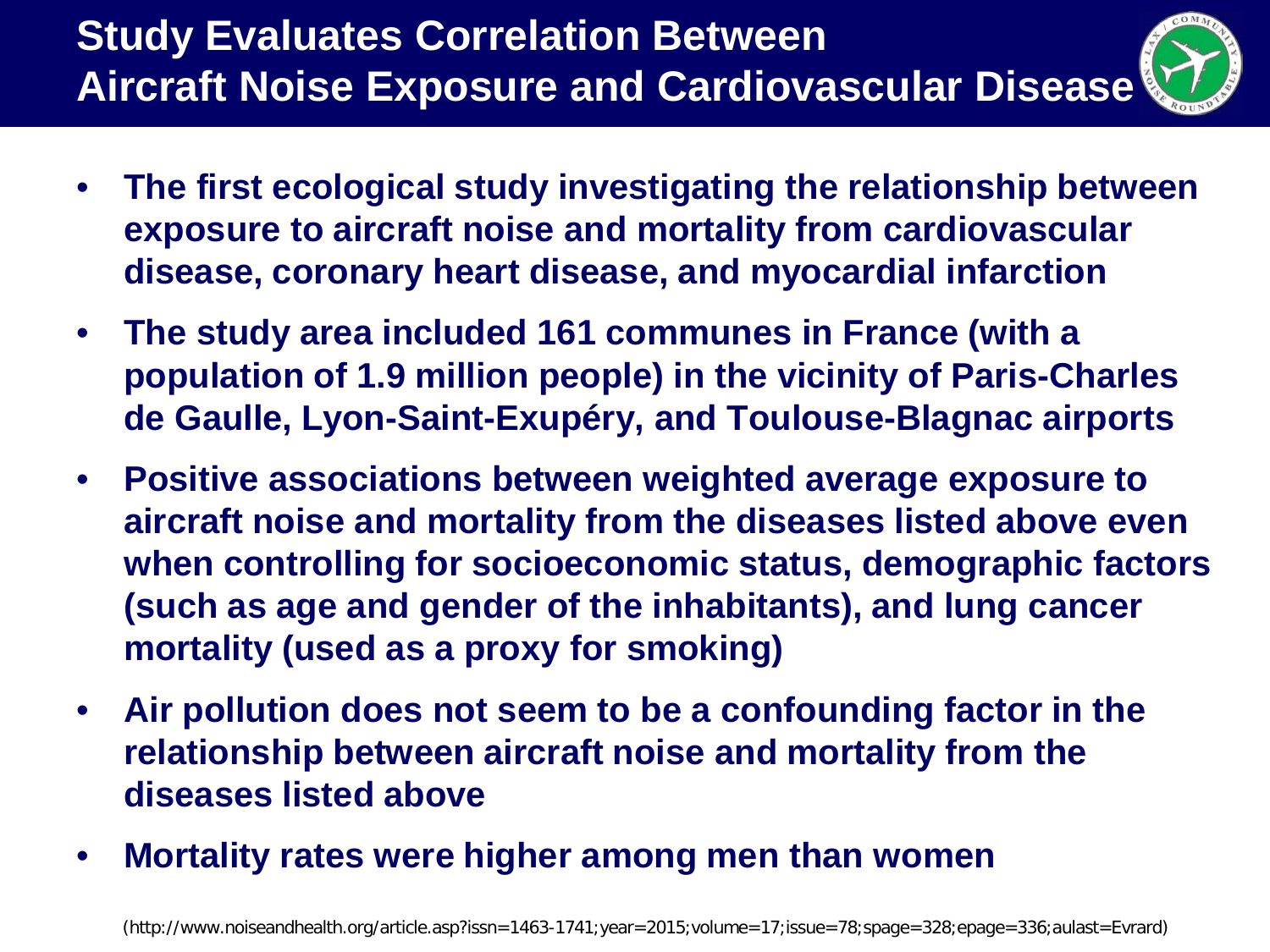

- **Representative Grace Meng (D-NY) announced legislation on October 2, 2015 that would require the U.S. EPA to study and report to Congress about the effectiveness of the FAA's efforts to mitigate the impact of aircraft noise**
- **There have been several attempts in the past to re-fund the U.S. EPA's noise office since it was defunded in 1982**
- **The bill has 11 co-sponsors that are all Democrats so it is not likely to be passed by a Republican-controlled House and Senate**
- **It is possible that provisions of H.R. 3384 could be slipped into the new FAA reauthorization bill during a House-Senate conference**
- **The controversial CatEx2 provisions were enacted through the FAA Modernization and Reform Act of 2012**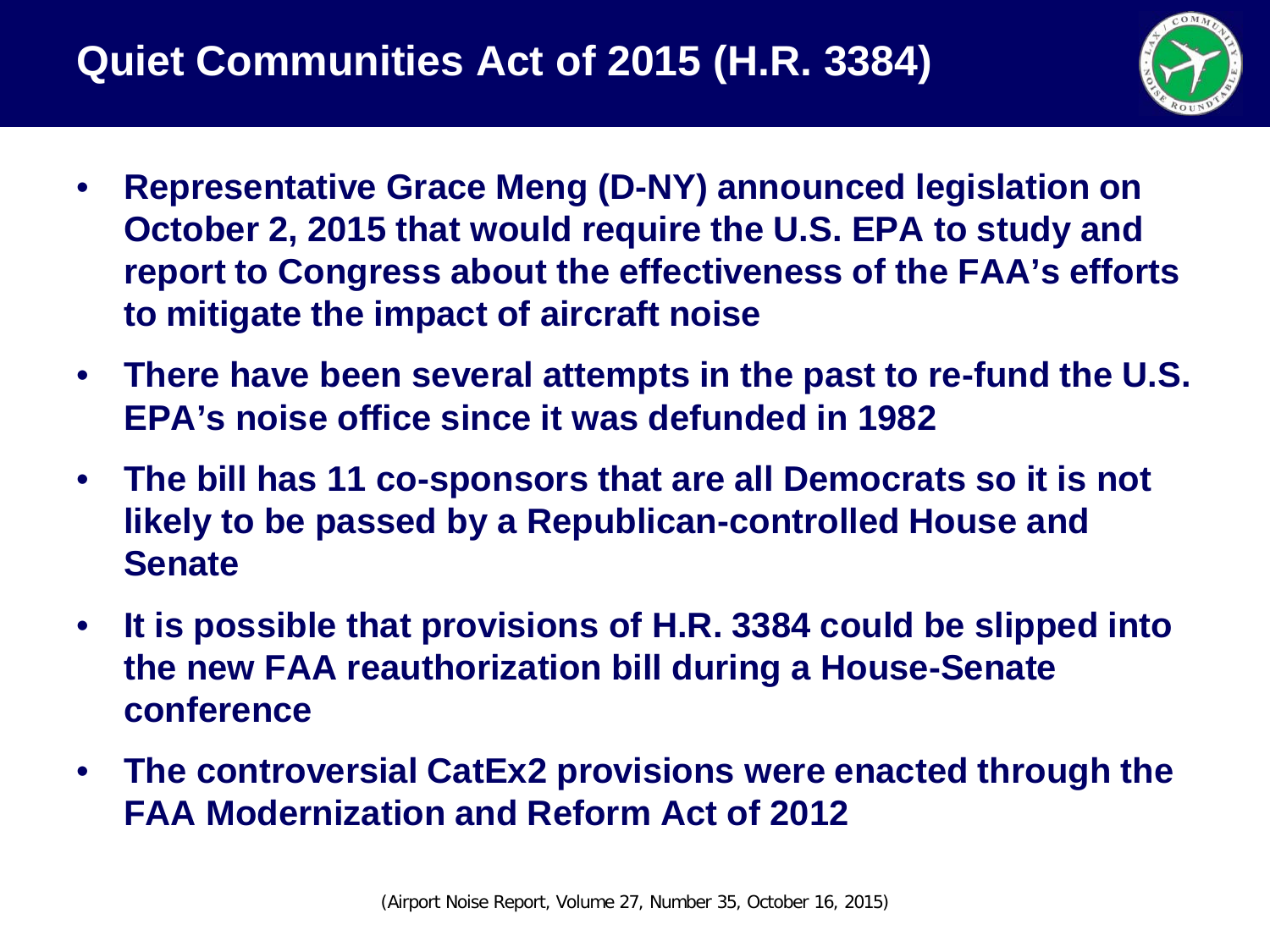## **Santa Clara County Calls on the FAA to Address NextGen Noise**



- **The Santa Clara County Board of Supervisors approved a resolution calling on the FAA to address increased aircraft noise levels attributable to changes in flight paths to Bay Area airports related to the NorCal OAPM**
- **Prior to the NorCal OAPM "varied flight paths dispersed the noise from aircraft and prevented any one city from experiencing a disproportionate amount of noise" according to Supervisor Joe Simitian. Now arriving aircraft fly "along a fixed, narrow superhighway that leads them above many Mid-Peninsula and South Bay cities"**
- **The resolution asks the FAA to mitigate increased ground level noise caused by the NorCal OAPM, consider raising flight altitudes for new procedures, and consider a redesign of all flight paths within the NorCal Metroplex**
- **The resolution also asks Congress to mandate a more robust community engagement process before implementation of new flight paths**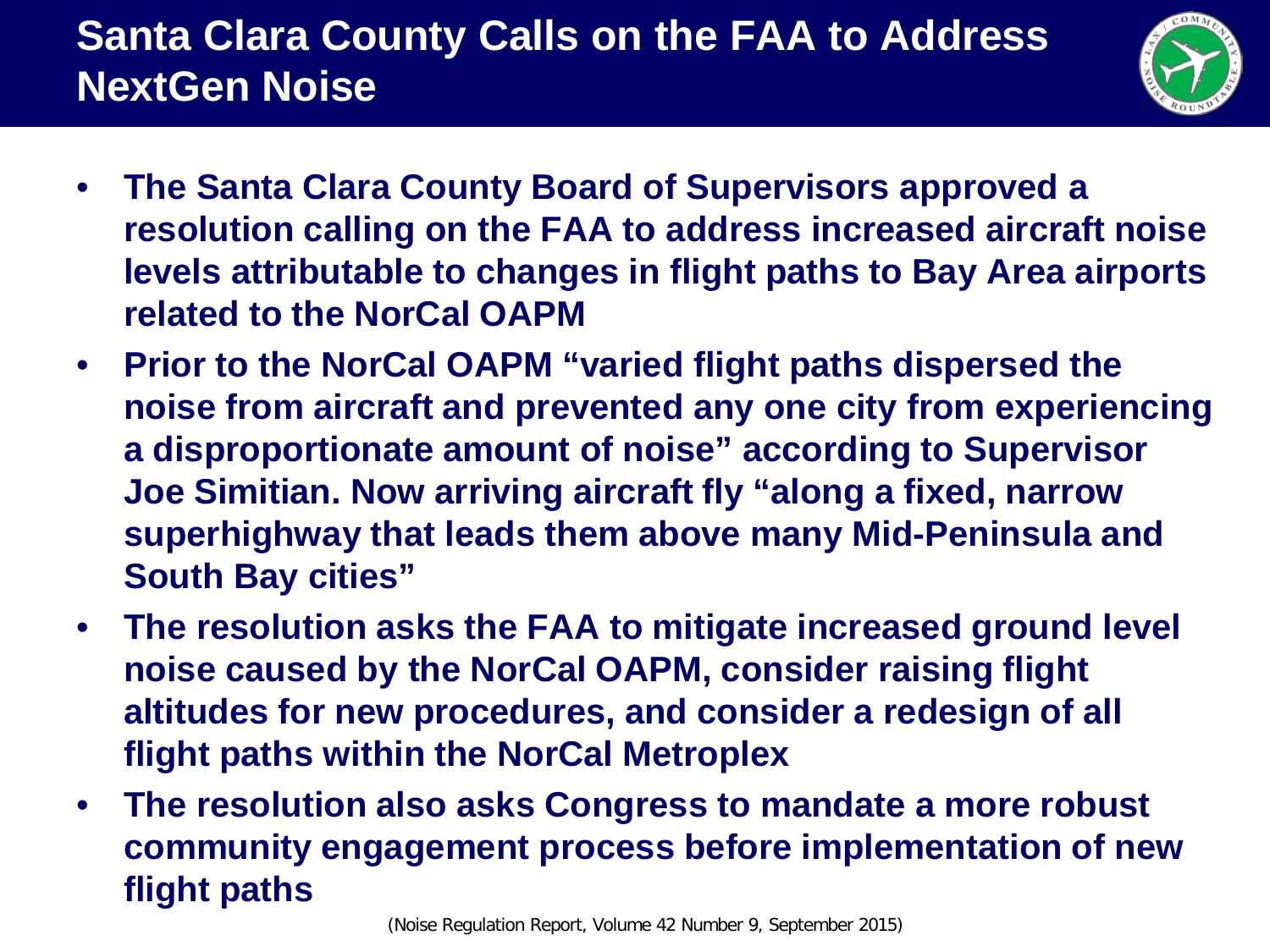

- **Airbus delivered an A350-900 to Finnair on Wednesday, October 7, 2015 and stated it is on track to deliver 15 A350-900 aircraft this year**
- **Airbus has experienced several setbacks as it has attempted to ramp up production of the A350 including delays in the delivery of seats and other cabin equipment**
- **By 2018, Airbus expects it will be able to deliver 10 Airbus A350 aircraft per month**
- **Airbus claims that the A350-900 is 25 percent more fuel efficient than than the current generation of A330**
- **The A350-1000, a longer version of the A350-900 that can seat 366 passengers, will be introduced into service during the summer of 2017**



Source: WorldAirlineNews.com